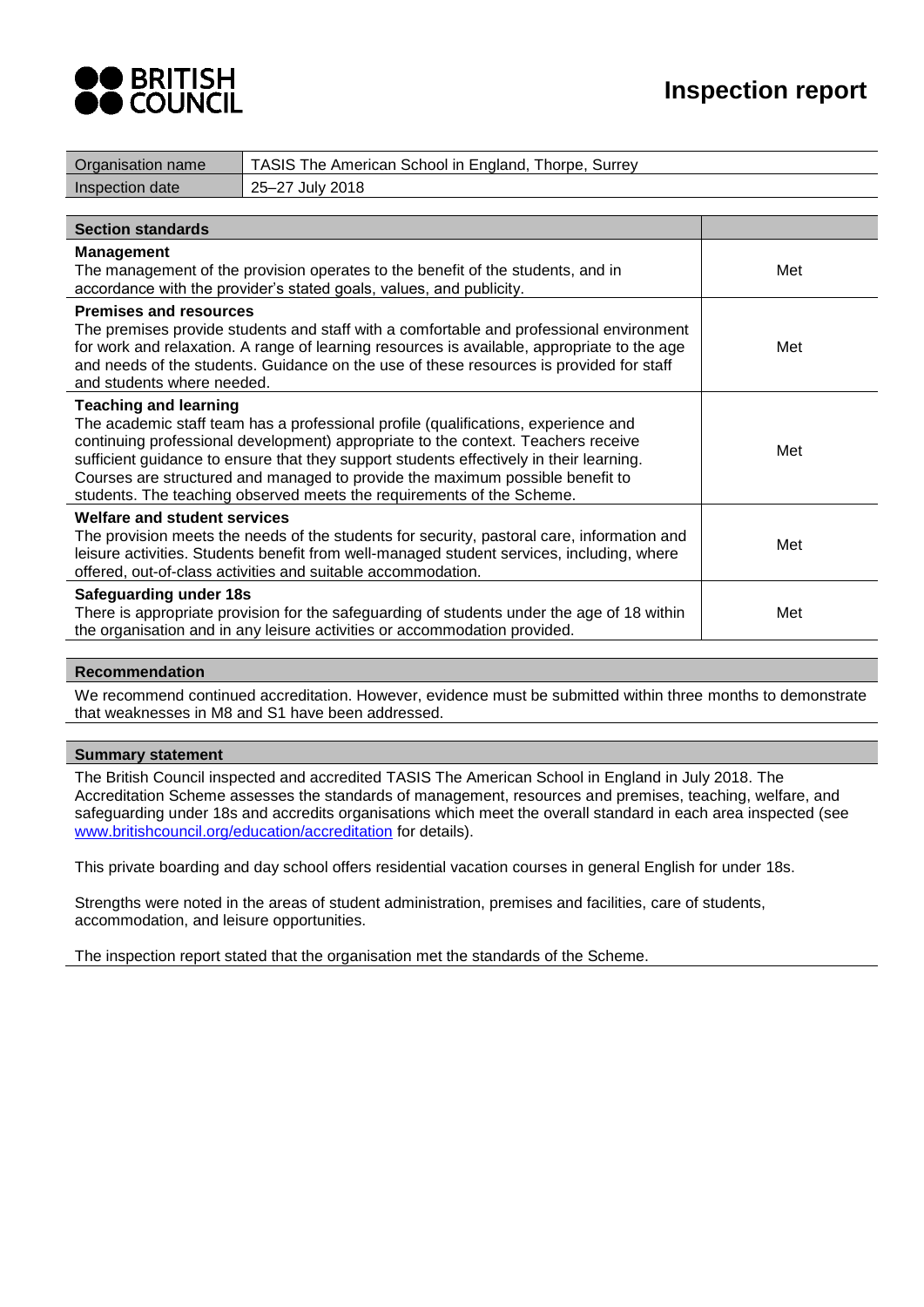#### **Introduction**

TASIS England is part of the TASIS Foundation, an organisation of international schools offering American-style education. The original school was founded in Switzerland in 1956, with further schools being established in England (1976) and Puerto Rico. All schools offer an academic-year curriculum preparing American and international students for American school examinations and/or the International Baccalaureate.

TASIS England offers a six-week summer English as an additional language (EAL) programme for students aged 10–17. Students enrol either for the full six weeks or for the first or second three weeks. The programme includes English language courses (which can include writing enhancement and examination preparation), academic courses (in geometry) and elective courses in subjects such as: graphic design, theatre performance, digital music, robotics and studio art. The TASIS England summer programme also includes enrichment courses such as: international business, London through a lens and fashion and textile design.

The English language courses, together with writing enhancement and examination preparation, are eligible for inclusion in the Scheme. The elective courses, though ineligible because their primary aim is not language improvement, are an important part of the programme for the EAL students. The programme also includes sports, excursions and on-campus activities, which are available to all students. For much of the day the EAL students are integrated with students from the other two options and they share the same residential accommodation.

The inspection took place over two and a half days and there were two inspectors. Meetings were held with the head of school, the director of student recruitment and admissions, the director (summer programme), the assistant director (summer programme), the head of upper school, the academic director, the EAL director, the summer admissions assistant, the IT department co-ordinator, the director of HR, the director of operations, the director of sport and activities and weekend travel, the events manager, the head nurse, the bursar/chief finance officer and the director of marketing and communications. Separate focus group meetings were held with students, teachers and teacher assistants/activity leaders. The inspectors observed segments of lessons taught by all of the EAL teachers on the timetable. One inspector carried out drop-in observations of three elective lessons. The other inspector visited the residential accommodation.

## **Address of main site/head office**

Coldharbour Lane, Thorpe, Surrey TW20 8TE

#### **Description of sites visited**

The premises of TASIS England are located in a 46-acre campus centring on two Georgian mansions surrounded by a number of other buildings, some  $17<sup>th</sup>$  century, others that are purpose-built but in a compatible style, giving the campus a village-like feel. There are 26 classrooms available to the summer programme. In addition to the teaching, residential and administrative accommodation, there is a sports hall and fitness centre, a theatre, art and dance studios, a health centre and a library. The dining room, which is in one of the mansions, looks out over a lake. The school is close to the centre of the small village of Thorpe.

| <b>Course profile</b><br>Year round                             |     |                          | <b>Vacation only</b> |             |
|-----------------------------------------------------------------|-----|--------------------------|----------------------|-------------|
|                                                                 | Run | Seen                     | <b>Run</b>           | Seen        |
| <b>General ELT for adults</b>                                   |     |                          |                      |             |
| General ELT for juniors (under 18)                              |     |                          | $\boxtimes$          | $\boxtimes$ |
| English for academic purposes (excludes IELTS preparation)      |     | L                        |                      |             |
| English for specific purposes (includes English for Executives) |     | $\mathbf{I}$             |                      |             |
| Teacher development (excludes award-bearing courses)            |     | $\overline{\phantom{0}}$ |                      |             |
| ESOL skills for life/for citizenship                            |     |                          |                      |             |
| Other                                                           |     |                          |                      |             |

## **Comments**

The school offers English language courses of 12.5 hours per week, combined with four hours and ten minutes of electives (ineligible for inclusion in the Scheme), sports and activities, and five hours of supervised evening homework.

#### **Accommodation profile**

The accommodation offered by the school consists of 11 dormitory houses within the college grounds. Most of the rooms are shared by two to four students, and there are a small number of single rooms. There are five houses for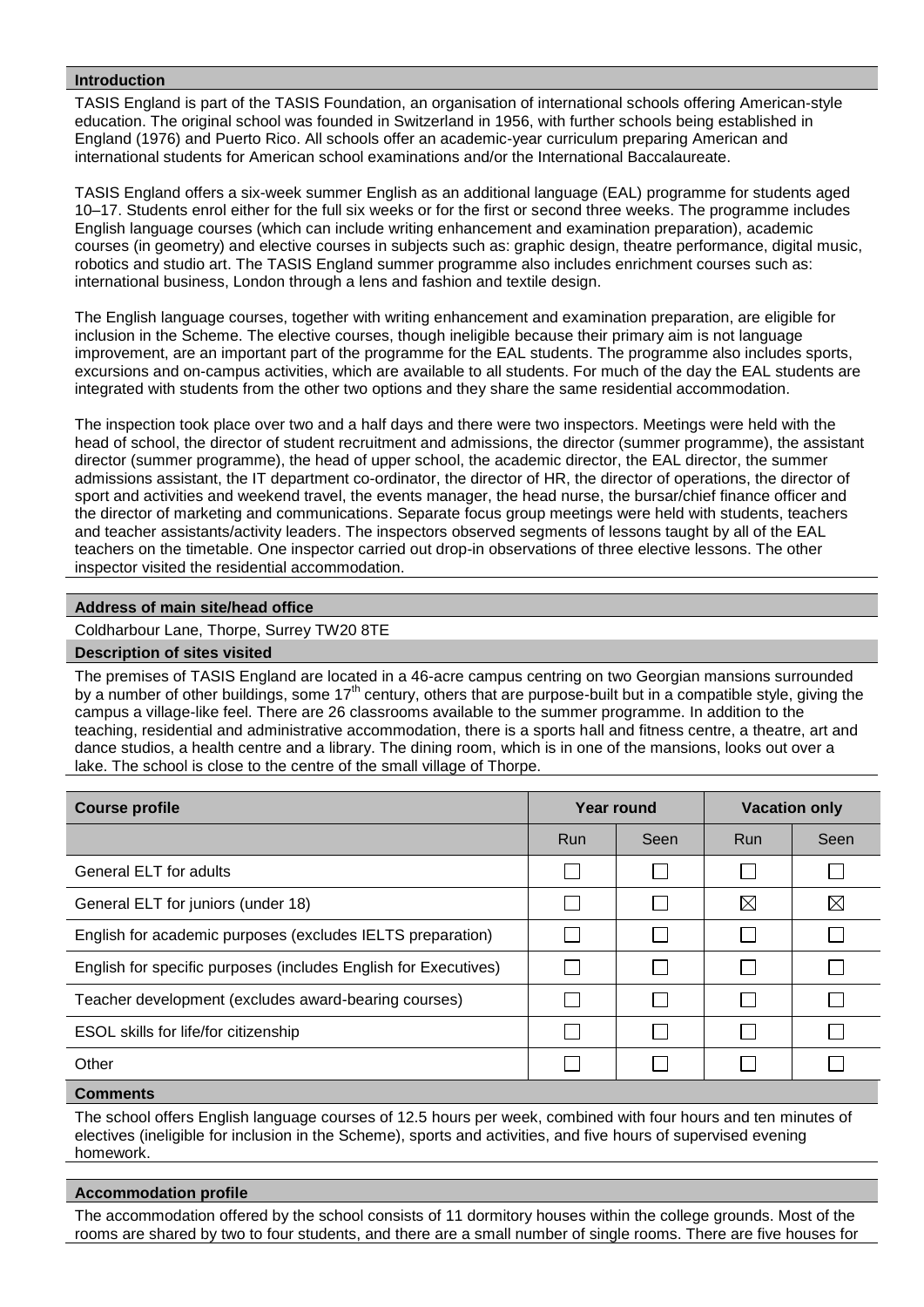boys and six houses for girls. Students are housed according to age, with houses catering to 10 to 12 year-olds, 13 to 15 year-olds, and 15 to 17 year-olds. Most of the rooms have ensuite bathrooms, and those that do not have bathrooms on the same corridor. Each house has a shared common room with comfortable chairs, a TV, as well as a basic food preparation area, including kettle, toaster, microwave oven, and fridge. One inspector visited four of the houses, two for boys and two for girls.

# **Summary of inspection findings**

## **Management**

The provision meets the section standard and exceeds it in some respects. The management of the provision operates to the benefit of the students, and in accordance with the provider's stated goals, values, and publicity. The goals and values of the organization inform all aspects of the operation. Communication channels and administration systems are particularly effective. Some aspects of teacher contracts need clarification. *Student administration* is an area of strength.

## **Premises and resources**

The provision meets the section standard and exceeds it in some respects. The TASIS campus provides students and staff with a very comfortable and professional environment for work and relaxation. Facilities across the campus are extensive, attractive and very well maintained. A range of learning resources, including up-to-date technology, is available, and appropriate to the age and needs of the students. Guidance on the use of these resources is provided for staff and students where needed. *Premises and facilities* is an area of strength.

## **Teaching and learning**

The provision meets the section standard. The academic staff team has a professional profile appropriate to the context. Teachers receive sufficient guidance to ensure that they support students effectively in their learning. Courses are structured and managed to provide the maximum possible benefit to students. The teaching observed met the requirements of the Scheme.

## **Welfare and student services**

The provision meets the section standard and exceeds it in some respects. The needs of students for pastoral care, information and leisure activities are well met by an experienced, well-qualified and conscientious team. Robust systems are in place for ensuring the security and safety of students and staff both on site and on off-site whilst on excursions. Accommodation is suitable with good facilities, and is efficiently managed. *Care of students*, *Accommodation*, and *Leisure opportunities* are areas of strength.

#### **Safeguarding under 18s**

The provision meets the section standard. There is a safeguarding policy in place; however, the names and contact details of the DSL and DDSL are missing from the document. Also missing from the document is information relating to handling delayed suitability checks, although appropriate procedures are in place within the school. All staff undergo suitability checks and receive appropriate training. Supervision of students during lessons and activities, and outside scheduled activities is very good, with a number of procedures and systems in place to ensure their safety.

#### **Evidence**

# **Management**

| <b>Strategic and quality management</b>                                                                                                                                                        | Met      |
|------------------------------------------------------------------------------------------------------------------------------------------------------------------------------------------------|----------|
| M1 There is a clear statement describing the goals and values of the organisation, which<br>is made known to all staff.                                                                        | Strength |
| M2 The management has clear objectives for the future of the organisation and has<br>realistic plans to achieve them.                                                                          | Strength |
| M3 There is a documented and clearly understood structure for the ELT operation. There<br>are sufficient staff to manage and deliver the provision, and to ensure continuity at all<br>times.  | Met      |
| M4 There are effective channels of communication between all involved in the ELT<br>operation, and between the ELT operation and any wider organisation of which it is a part.                 | Strength |
| M5 The provider regularly obtains and records feedback from students on all the services<br>offered. Feedback is circulated to relevant staff and appropriate action is taken and<br>recorded. | Met      |
| M6 The provider regularly seeks and records feedback from all staff on the services<br>offered. Appropriate action is taken and recorded.                                                      | Met      |
| M7 The provider reviews systems, processes and practices with a view to continuing<br>improvement. Appropriate action is taken and recorded in an annual self-evaluation.                      | Met      |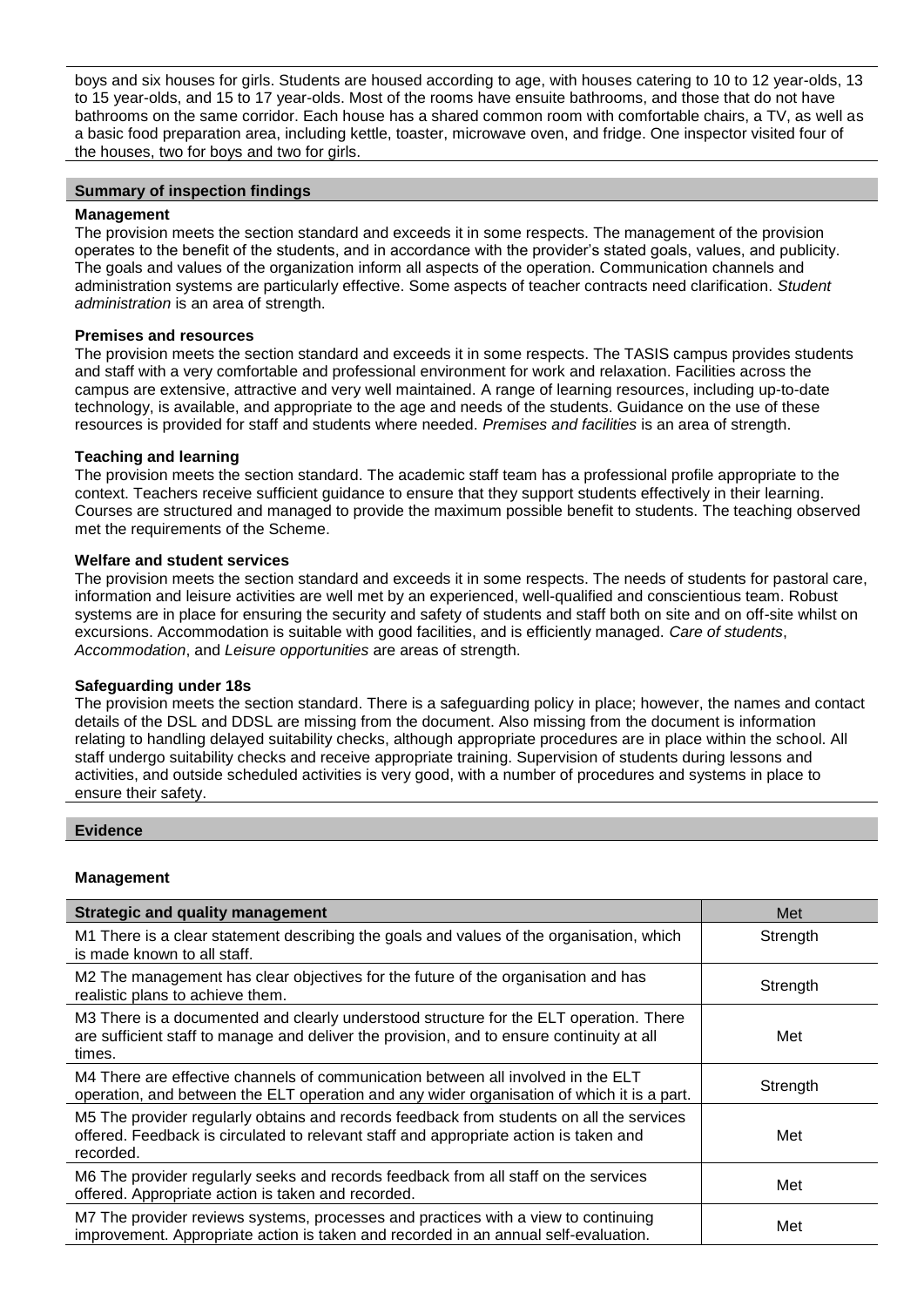M1 The school has a clear statement of its goals and values, which is available and displayed in appropriate places. It is based on the principles established by the founder of TASIS in Switzerland in 1956, which value the nurturing of intellectual curiosity in order to help young people become compassionate members of a global community. These concepts inform the strategic and operational management of the school. The head of school, appointed in July 2017, is clearly committed to developing this vision for both the summer programme and the 'winter' (yearround) programme.

M2 The head of school and other senior managers have clear and realistic plans for future development of the whole school, including the summer programme. Evidence was seen of a new three-year strategic plan to be presented to the board of directors, including time frames and costings. The plan will be reviewed biennially. M4 There is good communication throughout the school, both formal and informal, with a range of meetings at different operational levels using different means of communication as appropriate. The weekly administration team meeting is particularly important. Minutes and action taken are recorded in a clear and accessible format.

| <b>Staff management and development</b>                                                                                                                                                 | Met      |
|-----------------------------------------------------------------------------------------------------------------------------------------------------------------------------------------|----------|
| M8 The provider implements appropriate human resources policies, which are made<br>known to staff.                                                                                      | Not met  |
| M9 The provider specifies the duties of all staff working with ELT students, and regularly<br>reviews these.                                                                            | Met      |
| M10 There are effective procedures for the recruitment and selection of all staff.                                                                                                      | Met      |
| M11 There are effective induction procedures for all staff.                                                                                                                             | Strength |
| M12 There are effective procedures for monitoring and appraising all staff, and for<br>handling unsatisfactory performance or conduct. These procedures are made known to all<br>staff. | Met      |
| M13 There are effective procedures to ensure the continuing professional development of<br>all staff to meet the needs of the individual, the students and the organisation.            | Met      |
|                                                                                                                                                                                         |          |

#### **Comments**

M8 The contract for teachers does not specify all the duties that teachers are required to perform and does not state the hours of work. Duties for teachers can include dormitory duties, airport transfers, leading activities and supervising homework periods, as well as teaching. In some cases this can amount to a working week which may be in excess of 48 hours. None of the teachers were informed of the hours they could be working and no waivers were offered or signed for teachers to work beyond the terms of the working time directive.

M11 There is a thorough induction process, including a three-day Faculty and Staff Orientation event at the beginning of the session, attended by all members of faculty and staff, where all facets of the summer programme are introduced and appropriate training is given in all aspects of the role.

| <b>Student administration</b>                                                                                                                                                                               | Area of strength |
|-------------------------------------------------------------------------------------------------------------------------------------------------------------------------------------------------------------|------------------|
| M14 Staff are helpful and courteous to students and their representatives, and provide<br>satisfactory levels of customer service.                                                                          | Strength         |
| M15 Students or their representatives receive sufficient information and advice on their<br>course choices before arrival and during their stay.                                                            | Strength         |
| M16 Staff carry out enrolment, cancellation and refund procedures efficiently, fairly, and<br>with appropriate sensitivity.                                                                                 | Met              |
| M17 There are effective systems in place to maintain accurate and up-to-date records of<br>student enrolment, payment and course details. These records are accessible at all times<br>to authorised staff. | Met              |
| M18 There are effective systems to maintain up-to-date and accessible records of local<br>contact details for students, and their designated emergency contacts.                                            | Met              |
| M19 There is a clear and effective policy on student attendance and punctuality that is<br>known to all staff and students and is applied consistently.                                                     | Strength         |
| M20 All staff and students are made aware of conditions and procedures under which a<br>student may be asked to leave the course.                                                                           | Met              |
| M21 All students and, where appropriate, group leaders and parents/legal guardians,<br>receive information in writing about how to make a complaint.                                                        | Met              |

#### **Comments**

M14 The admissions team is very well informed and competent in the skills required for the job. Customer service levels are of a very high level throughout the school and every member of staff demonstrates courtesy and professionalism.

M15 The brochure and the website include clear information on the programme. The admissions, sales and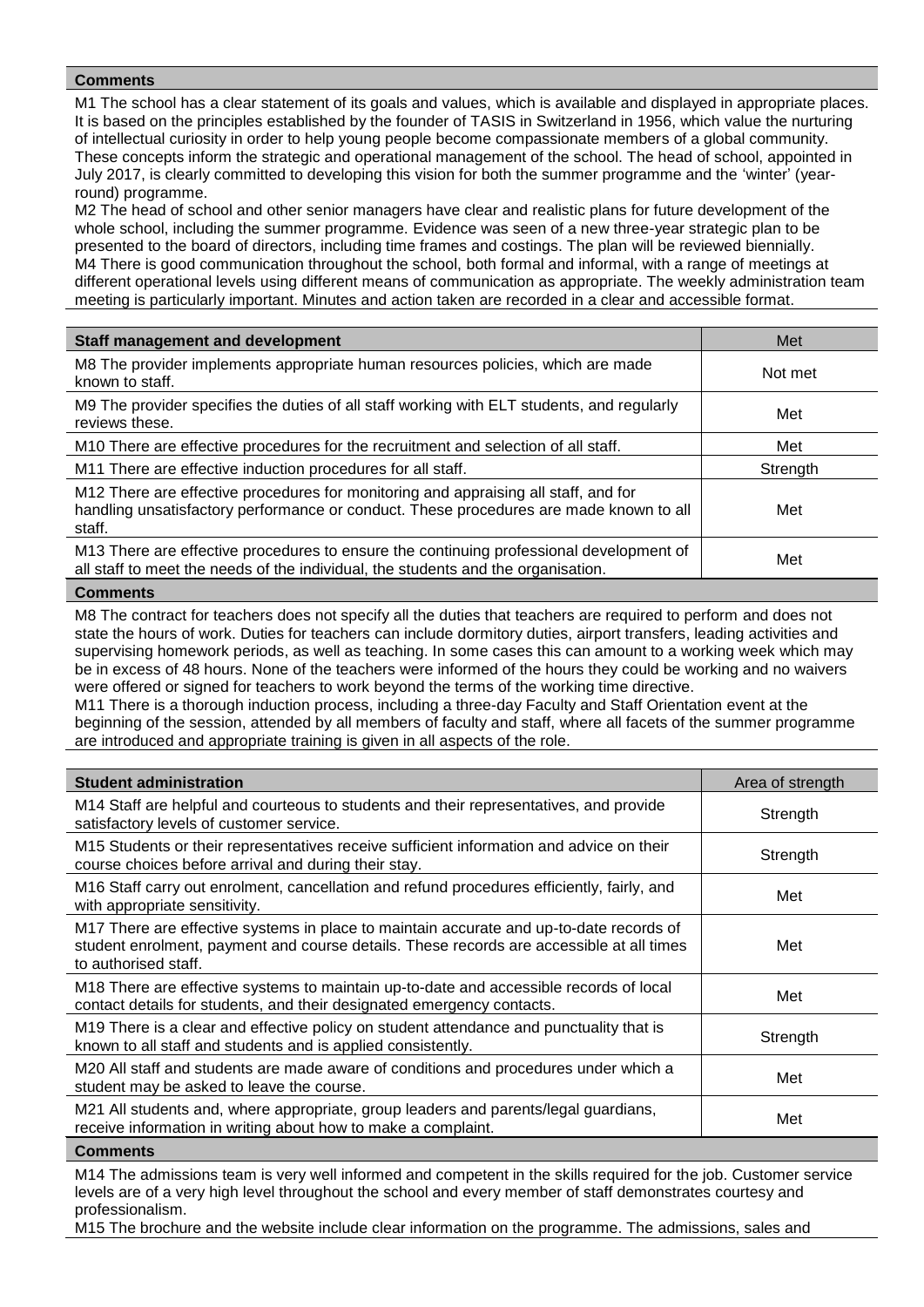marketing teams are very experienced and know the courses well. They are able to advise applicants on appropriate choices and provide any other information concerning all aspects of the programme. M19 The attendance policy is made known to all staff and students. Teachers go through the attendance policy with their class at induction and they are given clear instructions on what to do. Attendance is checked within the first ten minutes. Any absence or lateness is logged and repeat offenders are given detention.

| <b>Publicity</b>                                                                                                                                                                        | Met     |
|-----------------------------------------------------------------------------------------------------------------------------------------------------------------------------------------|---------|
| M22 All publicity and information is accurate, and gives rise to realistic expectations about<br>the premises, location, and the extent and availability of the services and resources. | Met     |
| M23 All publicity and information about the provider and the services it offers is in clear,<br>accurate and accessible English.                                                        | Met     |
| M24 Publicity gives clear, accurate and easy-to-find information on the courses.                                                                                                        | Met     |
| M25 Publicity includes clear, accurate and easy-to-find information on costs.                                                                                                           | Met     |
| M26 Publicity or other information made available before enrolment gives an accurate<br>description of the level of care and support given to any students under 18.                    | Not met |
| M27 Publicity gives an accurate description of any accommodation offered.                                                                                                               | Met     |
| M28 Descriptions of staff qualifications are accurate.                                                                                                                                  | Not met |
| M29 Claims to accreditation are in line with Scheme requirements.                                                                                                                       | Met     |
|                                                                                                                                                                                         |         |

#### **Comments**

The main publicity for the summer programme consists of a website and a brochure. There is also a two-page flyer. The website and brochure are not available in translation, but the flyer is.

M26 Very little information is given about the level of care and support given to students, even though this is a very strong feature of the school's provision.

M28 The publicity states that 'teachers are chosen for the quality of their degrees', but one teacher does not have a degree.

# **Premises and resources**

| <b>Premises and facilities</b>                                                                                                                                                | Area of strength |
|-------------------------------------------------------------------------------------------------------------------------------------------------------------------------------|------------------|
| P1 Premises, including any external areas, are in a good state of repair, cleanliness and<br>decoration, and provide a comfortable environment for students and staff.        | Strength         |
| P2 Classrooms and other learning areas provide a suitable study environment.                                                                                                  | Met              |
| P3 Students have adequate room and suitable facilities for relaxation and the<br>consumption of food.                                                                         | Strength         |
| P4 Free drinking water is available. A choice of appropriate food at affordable prices is<br>available to students on site, if not available locally.                         | Strength         |
| P5 There is adequate signage to buildings, routes, rooms and exits, and there are<br>facilities for the display of general information.                                       | Met              |
| P6 There is sufficient space for all staff, for meetings, relaxation and the storage of<br>personal possessions, and for teachers to carry out their preparation and marking. | Met              |

#### **Comments**

P1 The upkeep and décor of the premises is very good. The grounds are beautifully kept and the buildings are very well maintained and cleaned. The maintenance team can respond quickly to any specific need, and there is a rolling programme of maintenance and decoration.

P3 There is a very good provision of space for relaxation and the consumption of food for students. The dining room in which students are served three meals a day is spacious, light and has a beautiful outlook over the grounds. There are numerous areas, both indoor and outside in the extensive grounds, where students can relax. All relaxation areas are comfortably and attractively furnished.

P4 All meals are provided and are of an excellent standard, with a range of options catering for different preferences and dietary needs. Water fountains and water dispensers are available in the dorms and on campus. The inspection took place during a very hot period. Special additional arrangements were made to ensure students had access to sufficient water throughout the day. This included getting students to fill their water bottles at breakfast and in breaks, and the replacement of an outdoor sports activity with an indoor activity.

| Learning resources                                                                                                                                             | Met |
|----------------------------------------------------------------------------------------------------------------------------------------------------------------|-----|
| P7 There are sufficient learning resources for the number of students enrolled,<br>appropriate to their age and the level, length and type of courses offered. | Met |
| P8 There are appropriate resources for teachers, which are adequate in number,                                                                                 | Met |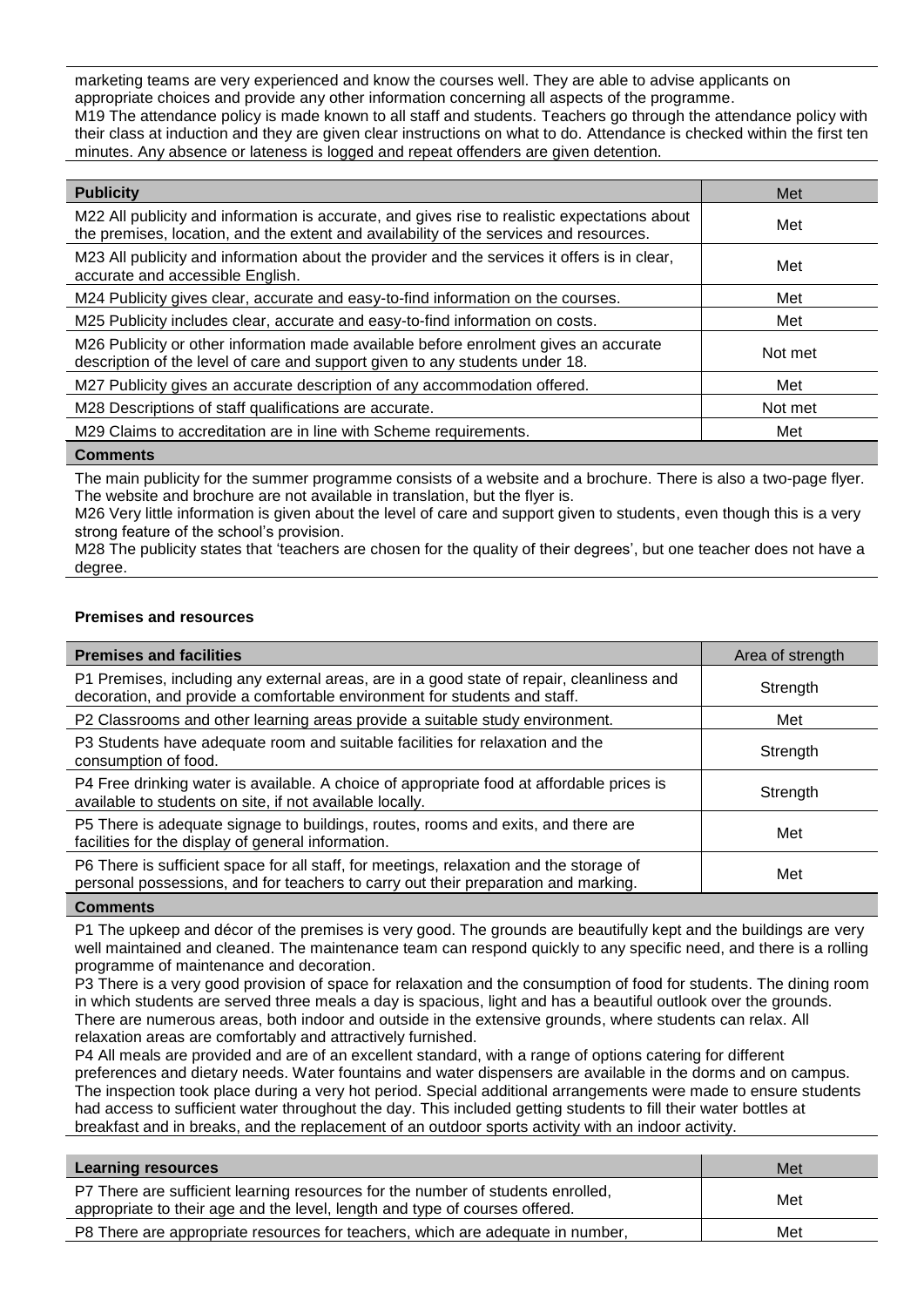| accessible, and well maintained and organised.                                                                                                                                                                       |          |
|----------------------------------------------------------------------------------------------------------------------------------------------------------------------------------------------------------------------|----------|
| P9 Any educational technology inside the classroom and elsewhere is well maintained<br>with adequate technical support. Staff receive appropriate training in using the available<br>technology to support learning. | Strength |
| P10 Any facilities provided for additional or independent learning are appropriately<br>equipped and organised.                                                                                                      | N/a      |
| P11 Students receive guidance on the use of any resources provided for independent<br>learning.                                                                                                                      | N/a      |
| P12 There is a policy for the continuing review and development of teaching and learning<br>resources, and evidence of its implementation.                                                                           | Met      |
| $\sim$ $\sim$                                                                                                                                                                                                        |          |

P9 Classrooms are well equipped and well maintained with computers and projectors in each room, with a variety of online materials installed. There is also a computer lab with 20 workstations to which teachers can take their classes for lessons once a week. Teachers are trained and demonstrated competence in using this technology. There is a member of the IT support team who is able to assist the teachers.

# **Teaching and learning**

| <b>Academic staff profile</b>                                                                                                                          | Met |
|--------------------------------------------------------------------------------------------------------------------------------------------------------|-----|
| T1 All academic staff have a level of education normally represented by a Level 6<br>qualification on the Ofqual register of regulated qualifications. | Met |
| T2 The teaching team has ELT/TESOL qualifications relevant to the courses they are<br>teaching.                                                        | Met |
| T3 The teaching team has a range of experience, knowledge and skills appropriate to the<br>courses offered and the needs of the learners.              | Met |
| T4 The academic manager/academic management team has an appropriate professional<br>profile to provide academic leadership.                            | Met |
| $\mathbf{A}$                                                                                                                                           |     |

#### **Comments**

T1 One teacher does not have a Level 6 qualification. A rationale was submitted and accepted for her employment in the context of this inspection, as she has some post-school education and a range of life experience relevant to the profile of the students.

T2 One teacher does not have a qualification that meets the requirements of the Scheme. A rationale was submitted and was accepted in the context of this inspection as he has completed an online course and has been previously employed at TASIS as a teacher assistant.

| <b>Academic management</b>                                                                                                                  | Met     |
|---------------------------------------------------------------------------------------------------------------------------------------------|---------|
| T5 Teachers are matched appropriately to courses.                                                                                           | Met     |
| T6 There are effective procedures for the appropriate timetabling of students, teachers,<br>courses and classrooms.                         | Met     |
| T7 There are formalised arrangements, satisfactory to students and staff, for covering for<br>absent teachers.                              | Not met |
| T8 Where enrolment is continuous, explicit attention is paid to all aspects of academic<br>management affected.                             | N/a     |
| T9 There are effective arrangements, led by an academic manager, to ensure appropriate<br>day-to-day guidance and support for all teachers. | Met     |
| T10 There are effective arrangements for the observation and monitoring of teachers'<br>performance by a TEFLQ academic manager.            | Met     |
|                                                                                                                                             |         |

#### **Comments**

T7 The inspectors were told that teacher absence is very rare. There are various options open for covering an absent teacher. One of the most common arrangements is for a teacher assistant (TA) to take the class, following the lesson plan. However, the teaching assistants do not have ELT qualifications and the inspectors were told that TAs have covered seven classes in this session. Other options are for one of the academic management team to cover.

| Course design and implementation                                                                                                                      | Met |
|-------------------------------------------------------------------------------------------------------------------------------------------------------|-----|
| T11 Course design is based on stated principles. There is a coherent and appropriate<br>course structure described in writing for teachers' guidance. | Met |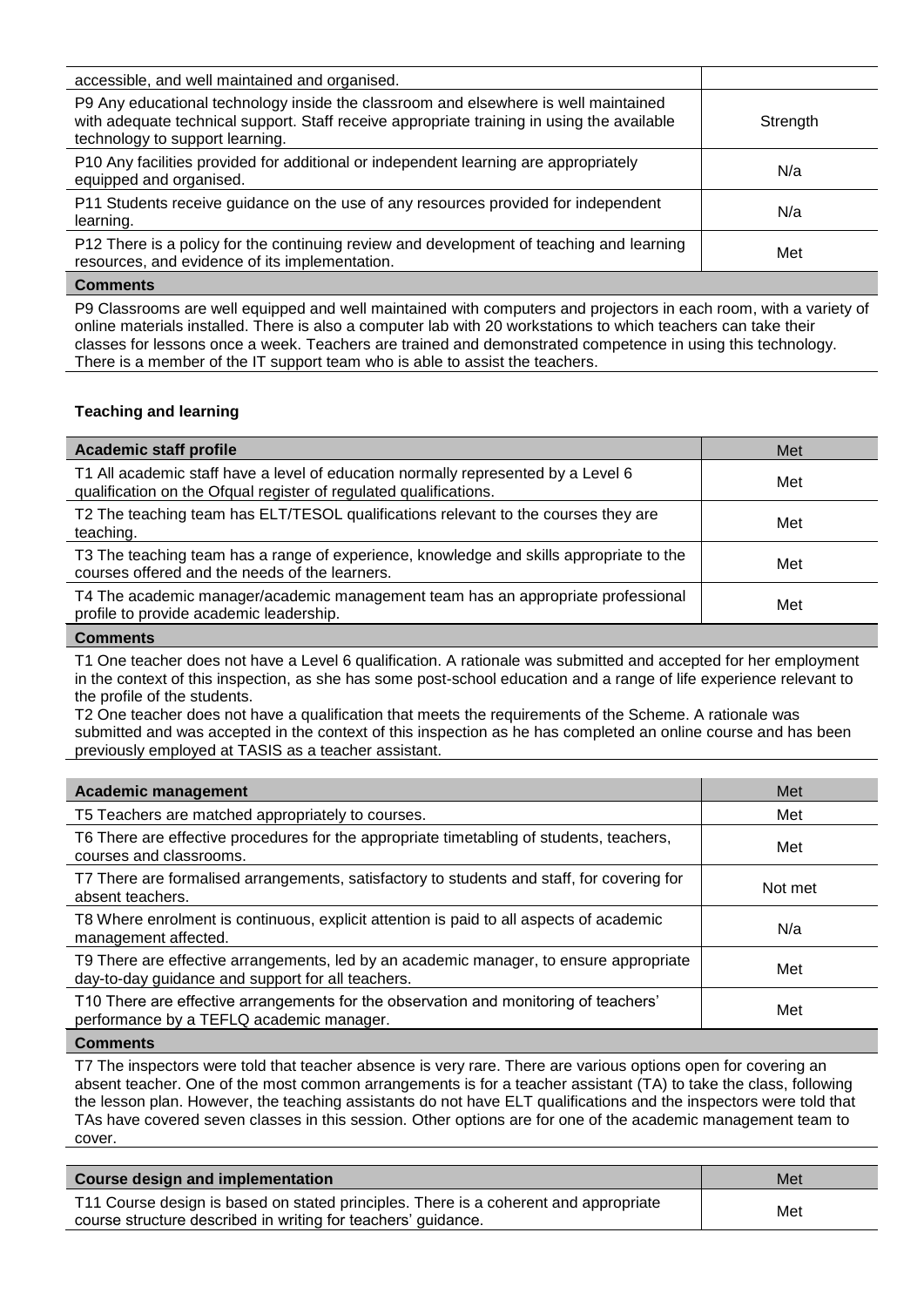| T12 Course design is regularly reviewed in light of the different and changing needs of<br>students and feedback from teachers and students.                                                   | Met |
|------------------------------------------------------------------------------------------------------------------------------------------------------------------------------------------------|-----|
| T13 Written course outlines and intended learning outcomes, appropriate to the course<br>length and type, are available to students.                                                           | Met |
| T14 Any activities additional to English classes, and which form part of the language<br>curriculum, encourage the acquisition of language and the development of relevant<br>language skills. | Met |
| T15 Courses include study and learning strategies that support independent learning and<br>enable students to benefit from their programmes and continue their learning after the<br>course.   | Met |
| T16 Courses include strategies which help students to develop their language skills<br>outside the classroom and benefit linguistically from their stay in the UK.                             | Met |
| <b>Comments</b>                                                                                                                                                                                |     |

All of the criteria in this area are fully met.

| Learner management                                                                                                                       | Met      |
|------------------------------------------------------------------------------------------------------------------------------------------|----------|
| T17 There are effective procedures for the correct placement of students, appropriate to<br>their level and age.                         | Met      |
| T18 There are effective procedures for evaluating, monitoring and recording students'<br>progress.                                       | Strength |
| T19 Students are provided with learning support and enabled to change courses or<br>classes where necessary.                             | Met      |
| T20 Where relevant, students are guided to select the examinations and examination<br>training best suited to their needs and interests. | Met      |
| T21 Academic reports are made available to students on request and, in the case of<br>under 18s, to their parents/guardians.             | Met      |
| T22 Students wishing to progress to mainstream UK education have access to relevant<br>information and advice.                           | Met      |

# **Comments**

T18 Mid-session reports are written for each student. At the end of each three-week session instructors write evaluations of each student's performance in relation to material covered in the period. A detailed grade report is written, which includes a grade and an effort mark. The reports are mailed to students' parents.

#### **Classroom observation record**

| Number of teachers seen        |     |
|--------------------------------|-----|
| Number of observations         |     |
| Parts of programme(s) observed | All |

**Comments**

All eligible courses were observed: general English, writing enhancement, IELTS preparation

| <b>Teaching: classroom observation</b>                                                                                                                                                          | Met      |
|-------------------------------------------------------------------------------------------------------------------------------------------------------------------------------------------------|----------|
| T23 Teachers demonstrate sound knowledge and awareness of the use of English and<br>the linguistic systems underlying it, and provide appropriate models of both spoken and<br>written English. | Met      |
| T24 The content of the lessons shows that the course objectives, the learning needs and<br>cultural backgrounds of the students have been taken into account.                                   | Strength |
| T25 Lessons lead to relevant learning outcomes, made known to students and achieved<br>through a coherent sequence of activities.                                                               | Met      |
| T26 Teaching techniques are appropriate to the focus of the lesson and to the needs of<br>the group and individual learners.                                                                    | Strength |
| T27 Teachers promote learning by the effective management of the classroom<br>environment and resources.                                                                                        | Met      |
| T28 Students receive appropriate and timely feedback on their performance during the<br>lesson.                                                                                                 | Met      |
| T29 Lessons include activities to evaluate whether learning is taking place.                                                                                                                    | Met      |
| T30 Teachers demonstrate the ability to engage students and create a positive learning<br>atmosphere.                                                                                           | Met      |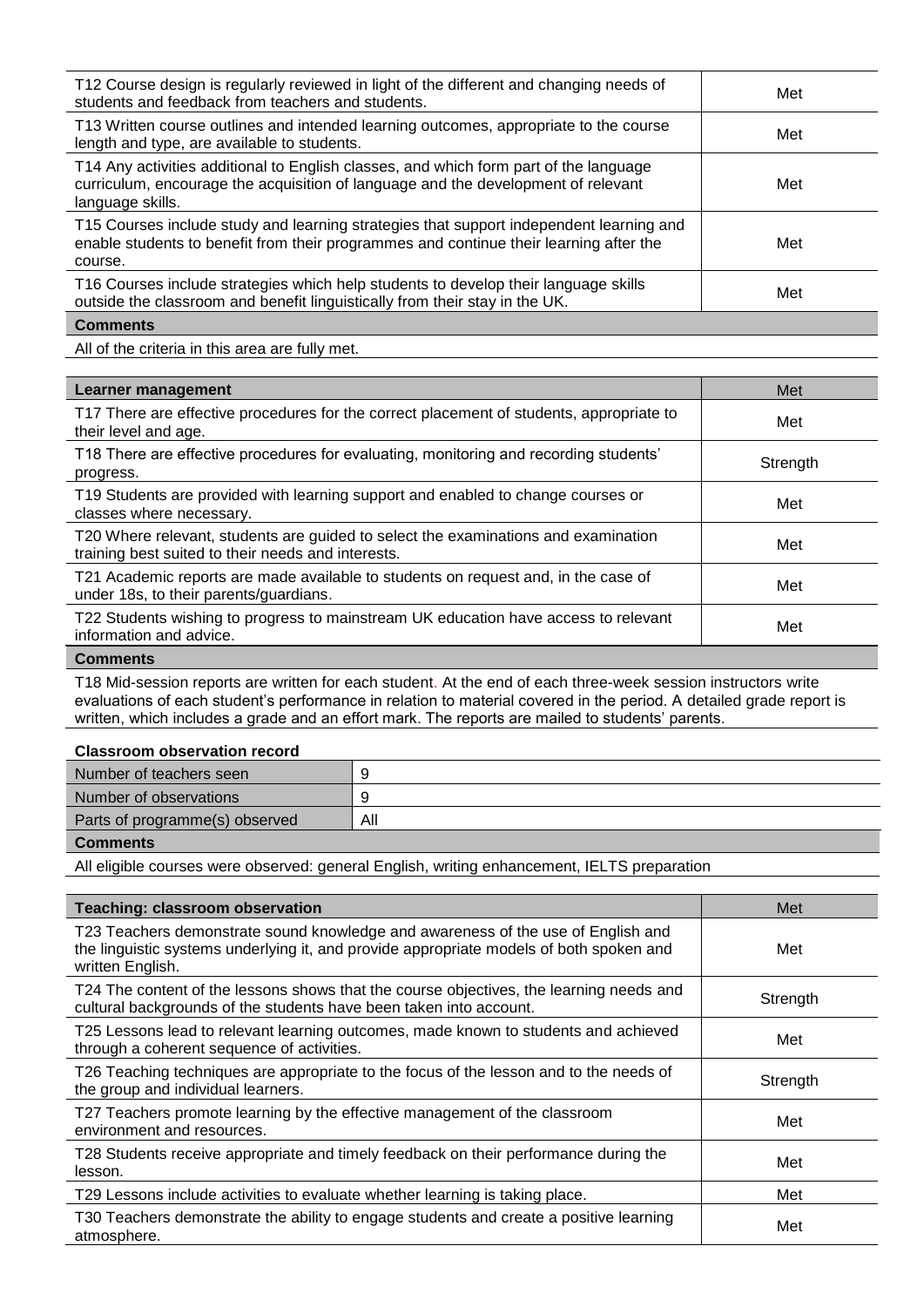T23 Teachers generally produced accurate models of spoken and written English but often did not model these forms effectively for the students. In weaker segments the language presented was unnatural or inaccurate. T24 The lesson topics were relevant to the interests of the students. Lesson plans were very thorough: they identified anticipated problems and solutions for dealing with them, and included individual student profiles to enable teachers to address specific needs. In most of the segments students were challenged and motivated as a result.

T25 In most classes the objectives of the lesson were made known to the students, although in some segments aims were expressed in terms of what the teacher was planning to do rather than the intended learning outcomes for the students.

T26 A range of teaching techniques was used effectively, such as elicitation and questioning, the use of concept check questions to check understanding, introducing games, quizzes and warmers to keep students involved and visuals to maintain interest.

T27 In stronger segments the seating arrangements and use of different resources were varied in order to ensure different interactions and types of learning activity. Data projectors and video were used and provided a variety of input. However, in some cases appropriate tasks were not set for some of the input material. In weaker lessons interaction patterns remained unchanged and students became unengaged.

T28 There was effective and supportive monitoring of students when working in groups, which involved giving general feedback on language points. However, there was very little evidence of teachers using techniques to ensure the correct use of target language.

T29 There was some evidence of teachers checking that students were aware of what they had learnt, by, for example recording language in their notebooks. The daily supervised homework session can also be used to evaluate learning.

T30 There was generally a good rapport evident in the observed lessons, with teachers demonstrating a good pace and an ability to motivate the students. Students were engaged. In weaker segments teachers did not grade their instructional language for the students, who were therefore unsure what they should be doing and lost interest as a result.

## **Classroom observation summary**

The teaching observed met the requirements of the Scheme and ranged from very good to unsatisfactory, with the majority being good. Teachers understood the needs of the students and prepared appropriate lessons. Knowledge of relevant language systems was adequate. Most teachers used a variety of resources and techniques competently, while others were less competent. Correction techniques were not very evident. Teachers generally interacted well with the students, and there was a positive learning atmosphere in most of the classes.

#### **Welfare and student services**

| <b>Care of students</b>                                                                                                                                                                                    | Area of strength |
|------------------------------------------------------------------------------------------------------------------------------------------------------------------------------------------------------------|------------------|
| W1 Providers ensure the safety and security of students on their premises by measures<br>appropriate to their age and background, and the location.                                                        | Strength         |
| W2 There is a comprehensive plan to respond to any emergency. This plan is known to<br>all staff, and relevant elements are known to students.                                                             | Strength         |
| W3 Students receive pastoral care appropriate to their age, background and<br>circumstances. All staff and students know the name(s) of the person or people who deal<br>with students' personal problems. | Met              |
| W4 There are policies to promote tolerance and respect, and procedures for dealing with<br>any abusive behaviour. All staff and students are aware of these.                                               | Met              |
| W5 Where relevant, students receive a 24-hour emergency contact number for the<br>provider, in writing.                                                                                                    | Met              |
| W6 Students receive in advance information on the most appropriate forms of transport<br>between the point of entry to the UK and the provider or accommodation, including<br>approximate costs.           | Strength         |
| W7 Students receive advice on relevant aspects of life in the UK.                                                                                                                                          | Met              |
| W8 Students have access to adequate health care provision.                                                                                                                                                 | Strength         |
| $\sim$ $\sim$ $\sim$                                                                                                                                                                                       |                  |

**Comments** 

W1 As well as very detailed risk assessments for every aspect of the school, security staff are posted at all gates during the day when gates are unlocked and there is CCTV both inside the school buildings and the grounds. Fire drills take place four times during the six-week programme, and all health and safety records are meticulously updated.

W<sub>2</sub> A comprehensive crisis management plan is in place covering a wide range of potential situations. The plan also covers the different stages of an emergency, such as command and control, and communications. Staff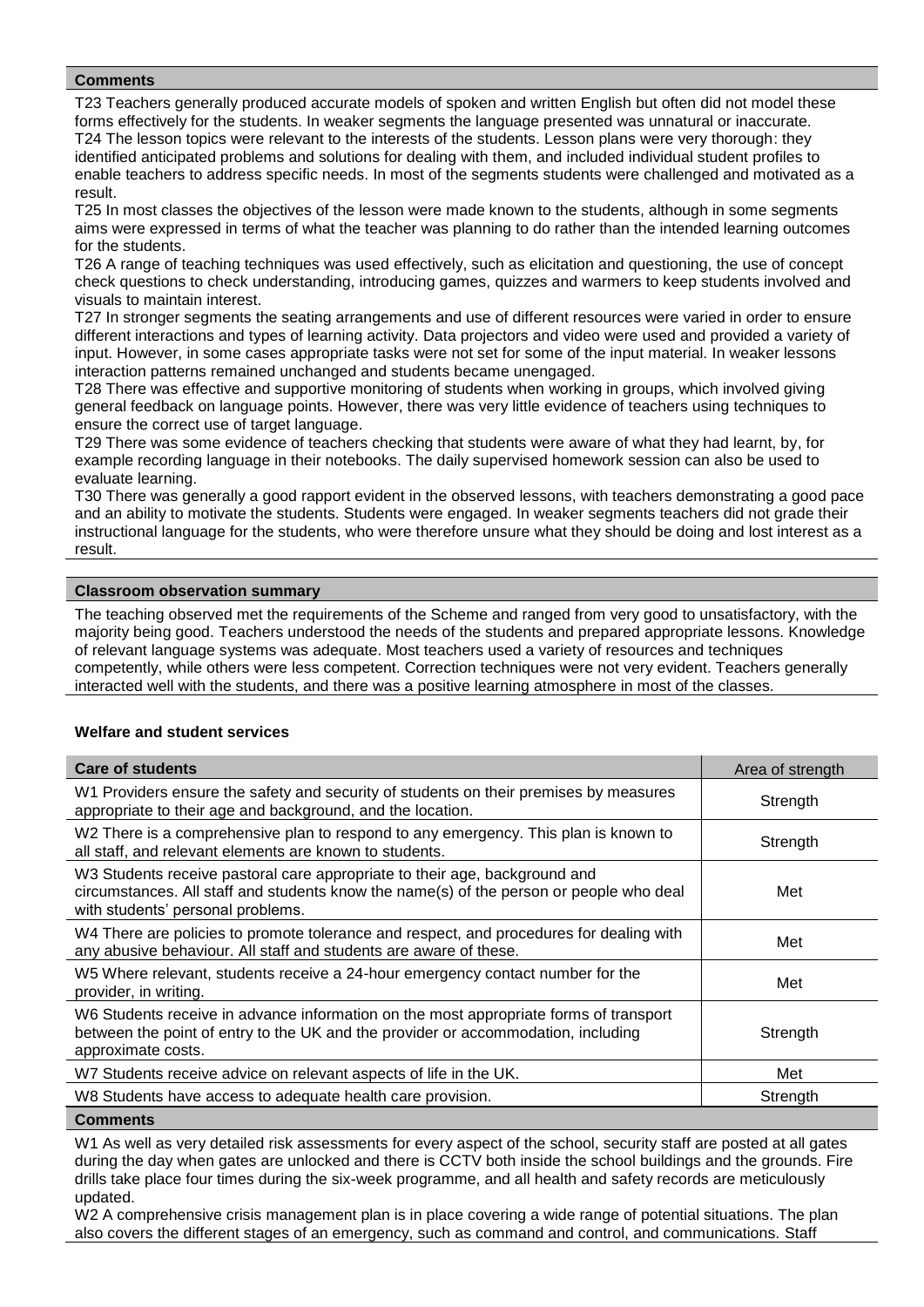awareness of the plan is ensured through a very thorough induction, and awareness was verified in the teacher focus group.

W6 Students are given very clear information in advance about transport arrangements and costs. The school operates a shuttle service on departure and arrival days. The shuttles run to and from the airport every 30 minutes, ensuring that waiting time is short for all students. Two staff members remain in each terminal throughout the day. W8 The school has an excellent on-site health centre staffed by qualified nurses. The facility consists of consultation rooms as well as four private en-suite rooms where unwell students can stay and recuperate. A doctor visits the centre once a week and students can book appointments to be seen. All medication is tightly controlled, and individual risk assessments are completed for students with particular health issues.

| <b>Accommodation</b> (W9-W22 as applicable)                                                                                                                                        | Area of strength |
|------------------------------------------------------------------------------------------------------------------------------------------------------------------------------------|------------------|
| All accommodation                                                                                                                                                                  |                  |
| W9 Students have a comfortable living environment throughout their stay.                                                                                                           | Strength         |
| W10 Arrangements for cleaning and laundry are satisfactory.                                                                                                                        | Strength         |
| W11 A responsible representative inspects all accommodation (for safety and suitability)<br>before students are placed, and at least every two years after that.                   | Strength         |
| W12 Students receive written confirmation of accommodation booked, giving clear and<br>accurate information.                                                                       | Met              |
| W13 There are effective procedures for identifying and resolving any problems students<br>have with their accommodation.                                                           | Strength         |
| W14 Accommodation providers receive written confirmation of the rules, terms and<br>conditions applied by the provider with respect to the provision of accommodation<br>services. | Met              |
| W15 Students receive meals as agreed; these offer a well-balanced diet, taking into<br>account any reasonable dietary requirements students may have.                              | Strength         |
| $\sim$ $\sim$ $\sim$                                                                                                                                                               |                  |

#### **Comments**

W9 Students are housed in on-site dormitories. The majority of the rooms have ensuite bathrooms and all are bright and of a good size. There are also common rooms in each house with a kettle, toaster, microwave oven, fridge, TV and comfortable seating. All houses seen were in a very good state of repair.

W10 All bedrooms, bathrooms and common rooms are cleaned on a daily basis, and there is an on-demand laundry service available for clothing. Linen and towels are changed weekly.

W11 Maintenance checks are carried out twice per three-week session. Records of checks and subsequent actions were seen.

W13 Live-in dorm parents check the houses on a daily basis and they have a weekly dorm meeting with students. Any issues arising are dealt with quickly by either the dorm staff, or, if required, there is an electronic help desk where a request can be logged with the necessary member of the maintenance team.

W15 Students receive three hot meals a day in the school canteen. A cooked breakfast is available every day, as well as a balanced and varied menu for both lunch and dinner. Different diets are catered for, such as gluten-free and vegetarian, and great care is taken to allow for different food allergies. During the inspection the food sampled was of very good quality, and students confirmed the standard of the food.

| Accommodation: homestay only                                                                                                                                                                  |     |
|-----------------------------------------------------------------------------------------------------------------------------------------------------------------------------------------------|-----|
| W16 Homestay hosts accommodate no more than four students at one time.                                                                                                                        | N/a |
| W17 Homestay hosts do not accommodate more than one student with the same<br>language, unless the students, their agents, parents or legal guardians specifically<br>request this in writing. | N/a |
| W18 No more than two students share the same bedroom, unless the students, their<br>agents, parents or legal guardians specifically request this in writing.                                  | N/a |
| W19 English is the language of communication within the homestay home.                                                                                                                        | N/a |
| W20 Hosts ensure that there is an adult available to receive students on first arrival.                                                                                                       | N/a |
| <b>Comments</b>                                                                                                                                                                               |     |

None.

| Accommodation: other                                                                                                                           |     |
|------------------------------------------------------------------------------------------------------------------------------------------------|-----|
| W21 Students receive information about the implications of their living in private rented<br>accommodation and advice in case of difficulties. | N/a |
| W22 The provider monitors any other accommodation recommended, and booking and<br>payment arrangements are clear.                              | N/a |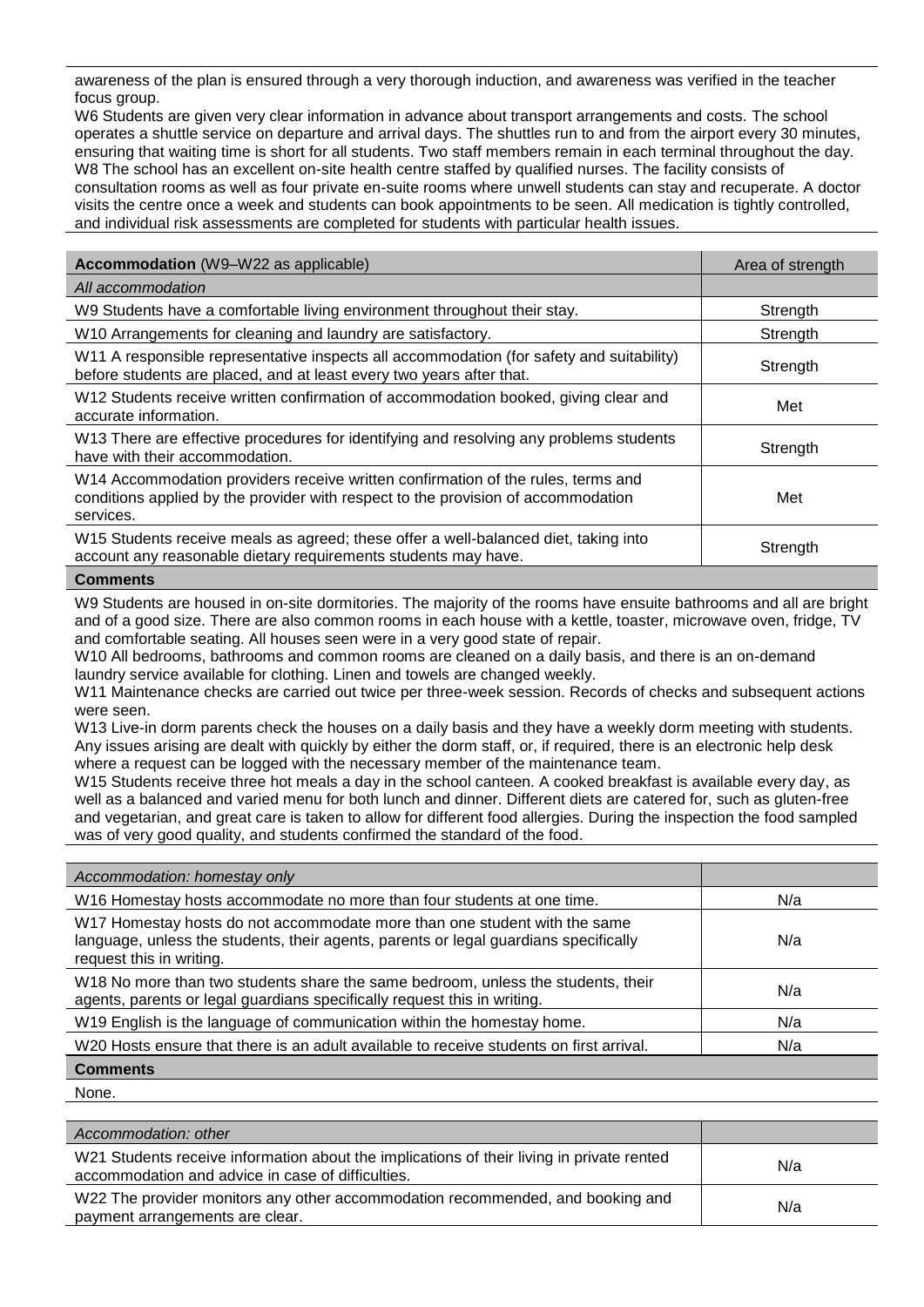None.

| Leisure opportunities                                                                                                                                                      | Area of strength |
|----------------------------------------------------------------------------------------------------------------------------------------------------------------------------|------------------|
| W23 Students have appropriate information about and access to social, cultural and<br>sporting events and activities which enhance their experience of studying in the UK. | Strength         |
| W24 The content of any leisure programme is appropriate to the age and interests of the<br>students.                                                                       | Strength         |
| W25 Any leisure programmes are well organised and sufficiently resourced.                                                                                                  | Met              |
| W26 There are effective systems to ensure the health and safety of students on all on-site<br>and off-site activities.                                                     | Strength         |
| W27 Staff supervising sporting and leisure activities on or off-site have appropriate<br>experience and training.                                                          | Strength         |

#### **Comments**

W23 The school uses a mobile application system to update students on a daily basis about social and sporting events available. This is followed up by dorm parents who discuss activities in dorm meetings. Students are also able to sign up for these activities through the same application.

W24 There is a good range of sporting activities, including archery, yoga, aerobics, horse riding and adventure sports. Visits are made to a number of places including Windsor Castle, Oxford and London. The school responds to requests from students, parents, and staff for special visits.

W26 Trip packs contain risk assessments and student emergency contact information. In addition, all aspects of safety during activities and excursions are covered during the three-day induction process. Good systems are in place for both off-site visits and on-site activities, which includes the participation of the security staff at the gates. W27 The director of sports and activities has years of experience as a teacher, head of year and head of house. He is responsible for behavioural management in the winter school. He also has specialist safeguarding training and is one of the deputy designated safeguarding leads in the winter school.

## **Safeguarding under 18s**

| <b>Safeguarding under 18s</b>                                                                                                                                                                                                                                   | Met      |
|-----------------------------------------------------------------------------------------------------------------------------------------------------------------------------------------------------------------------------------------------------------------|----------|
| S1 There is a safeguarding policy which specifies procedures to ensure the safety and<br>well-being of all students under the age of 18. A named member of staff is responsible for<br>implementing this policy and responding to child protection allegations. | Not met  |
| S2 The provider makes the policy known to all adults in contact with under 18s through<br>their role with the organisation, and provides guidance or training relevant to its effective<br>implementation.                                                      | Strength |
| S3 The provider has written parental/guardian consent reflecting the level of care and<br>support given to students under 18, including medical consent.                                                                                                        | Met      |
| S4 Recruitment procedures for all roles involving responsibility for or substantial access to<br>under 18s are in line with safer recruitment good practice and the organisation's<br>safeguarding policy.                                                      | Met      |
| S5 There are suitable arrangements for the supervision and safety of students during<br>scheduled lessons and activities.                                                                                                                                       | Strength |
| S6 There are suitable arrangements for the supervision and safety of students outside the<br>scheduled programme.                                                                                                                                               | Strength |
| S7 There are suitable arrangements for the accommodation of students.                                                                                                                                                                                           | Met      |
| S8 There are suitable arrangements to ensure contact between the provider and parents,<br>legal guardians or their nominated representatives concerning the welfare of students.                                                                                | Met      |
| Commonte                                                                                                                                                                                                                                                        |          |

**Comments***.*

All students at the school are under the age of 18. At the time of the inspection there were 23 students aged 16-17, and 77 students under the age of 16.

S1 There is a safeguarding policy in place, including information on recognising abuse, and response procedures, but it does not include any information on handling delayed suitability checks. The policy does not contain the names and contact details of the designated safeguarding lead (DSL) or the deputy safeguarding leads (DDSL), although this information is available on posters around the school and in the dorm houses.

S2 All staff complete an initial training course online before arrival at the school, and in addition they are given faceto-face training by a specialist trainer during the lengthy induction procedure. The visiting trainer has also provided specialist training to the DSL and DDSLs. The head nurse and director of sports and activities also have specialist safeguarding training. All returning staff receive refresher training as part of the same procedure. Teachers and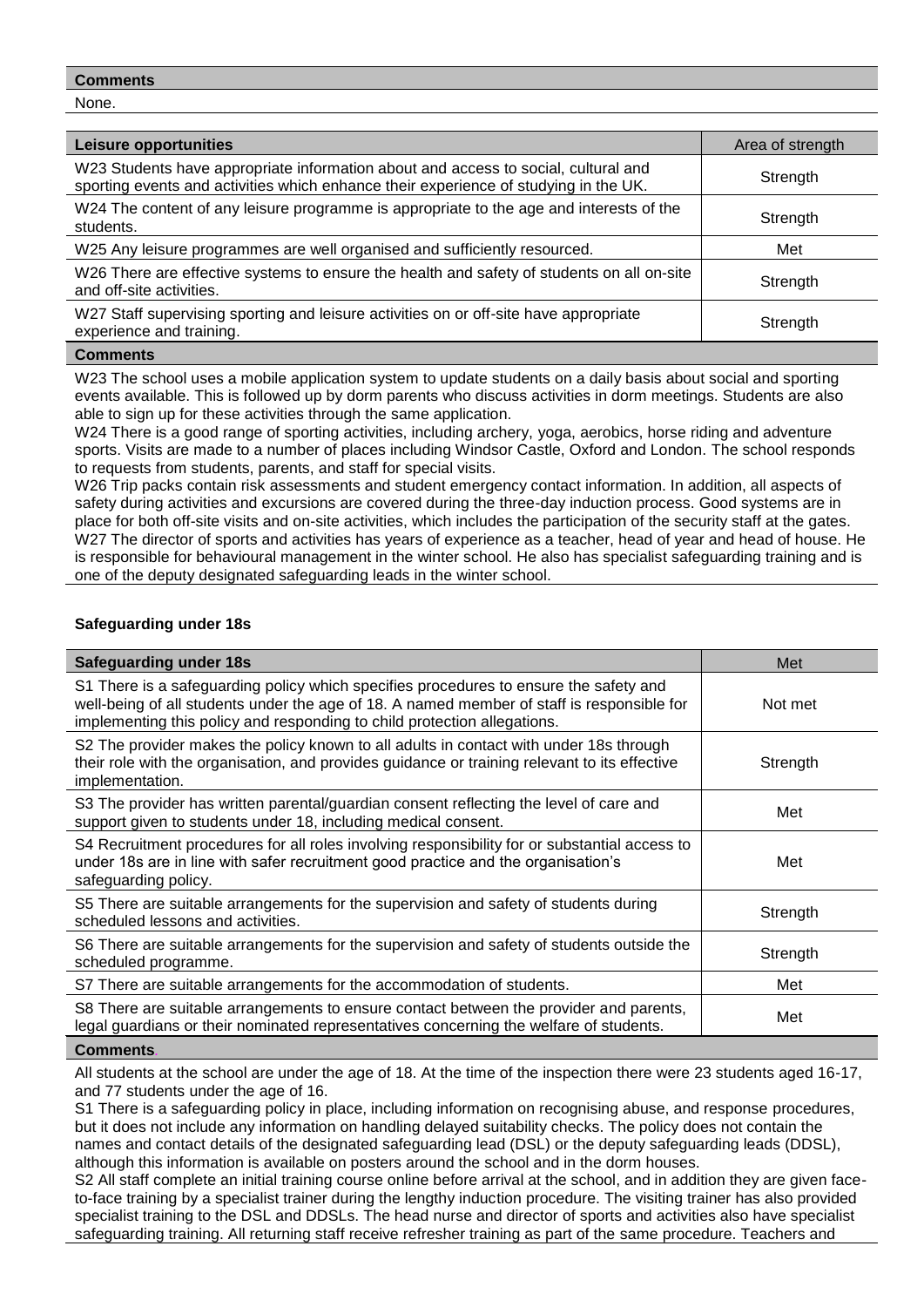teaching assistants had a clear idea of who the DSL and DDSLs were and also of the procedure for handling any situation arising.

S5 As well as the security staff and CCTV, there are two dorm parents in each house and access to dorm houses during the day is controlled. During on-site activities the teaching assistants supervise the students, and a duty team patrols the site. Students aged 16-17 are housed in different houses from those under the age of 16. S6 Most of the students live on site and leaving the school is strictly controlled. Home visits are supervised by the director of operations, and the procedure includes an email request by both student and parents in advance, with the parent having to provide ID when collecting the child. Regular trips into the nearby town centre are also well organised, with appropriate levels of supervision depending on the age of the students.

## **Declaration of legal and regulatory compliance**

D1 The organisation certifies that it operates at all times in accordance with the declarations in the *Declaration of legal and regulatory compliance*.

The Accreditation Scheme requires accredited providers to comply with all applicable laws and regulations. Providers must take steps to ensure that they are aware of, and comply with, all existing and new legal requirements.

On initial application and annual renewal of accreditation, providers are required to confirm that they are complying with all applicable laws and regulations.

Inspectors will check a random sample of items during inspection, in relation to criterion D1; if they find evidence of a breach of statutory or other legal requirements, the provider will be required to submit evidence of compliance confirmed by the appropriate regulatory body.

Any breach of the law or regulations will be viewed seriously by the Scheme and may result in the withdrawal or withholding of accreditation.

Any sustained breach of the law or regulations which an accredited provider fails upon reasonable notice to remedy will result in accreditation being withdrawn.

# **Comments** D1 The items sampled were satisfactory.

# **Organisation profile**

| Inspection history                                         | Dates/details                                                                                              |
|------------------------------------------------------------|------------------------------------------------------------------------------------------------------------|
| First inspection                                           | 2004                                                                                                       |
| Last full inspection                                       | 2014                                                                                                       |
| Subsequent spot check (if applicable)                      | N/a                                                                                                        |
| Subsequent supplementary check (if applicable)             | N/a                                                                                                        |
| Subsequent interim visit (if applicable)                   | N/a                                                                                                        |
| Current accreditation status                               | Accredited                                                                                                 |
| Other related non-accredited activities (in brief) at this | TASIS England year-round school program                                                                    |
| centre                                                     |                                                                                                            |
| Other related accredited schools/centres/affiliates        | N/a                                                                                                        |
| Other related non-accredited schools/centres/affiliates    | <b>TASIS The American School in Switzerland. Summer</b><br>programs in Switzerland, Puerto Rico and France |

#### **Private sector**

| Date of foundation             | 1956 (TASIS Switzerland); 1976 (TASIS England)            |
|--------------------------------|-----------------------------------------------------------|
| Ownership                      | Name of company: TASIS England<br>Company number: 1604308 |
| Other accreditation/inspection | <b>OFSTED</b><br>-ISI                                     |

#### **Premises profile**

| Details of any additional sites in use at the time of the<br>inspection but not visited | N/a |
|-----------------------------------------------------------------------------------------|-----|
| Details of any additional sites not in use at the time of                               | N/a |
| the inspection and not visited                                                          |     |

| <b>Student profile</b>                               | At inspection | In peak week: July<br>(organisation's estimate) |
|------------------------------------------------------|---------------|-------------------------------------------------|
| <b>ELT/ESOL students (eligible courses)</b>          | At inspection | In peak week                                    |
| Full-time ELT (15+ hours per week) 18 years and over |               |                                                 |
| Full-time ELT (15+ hours per week) aged 16-17 years  | 23            |                                                 |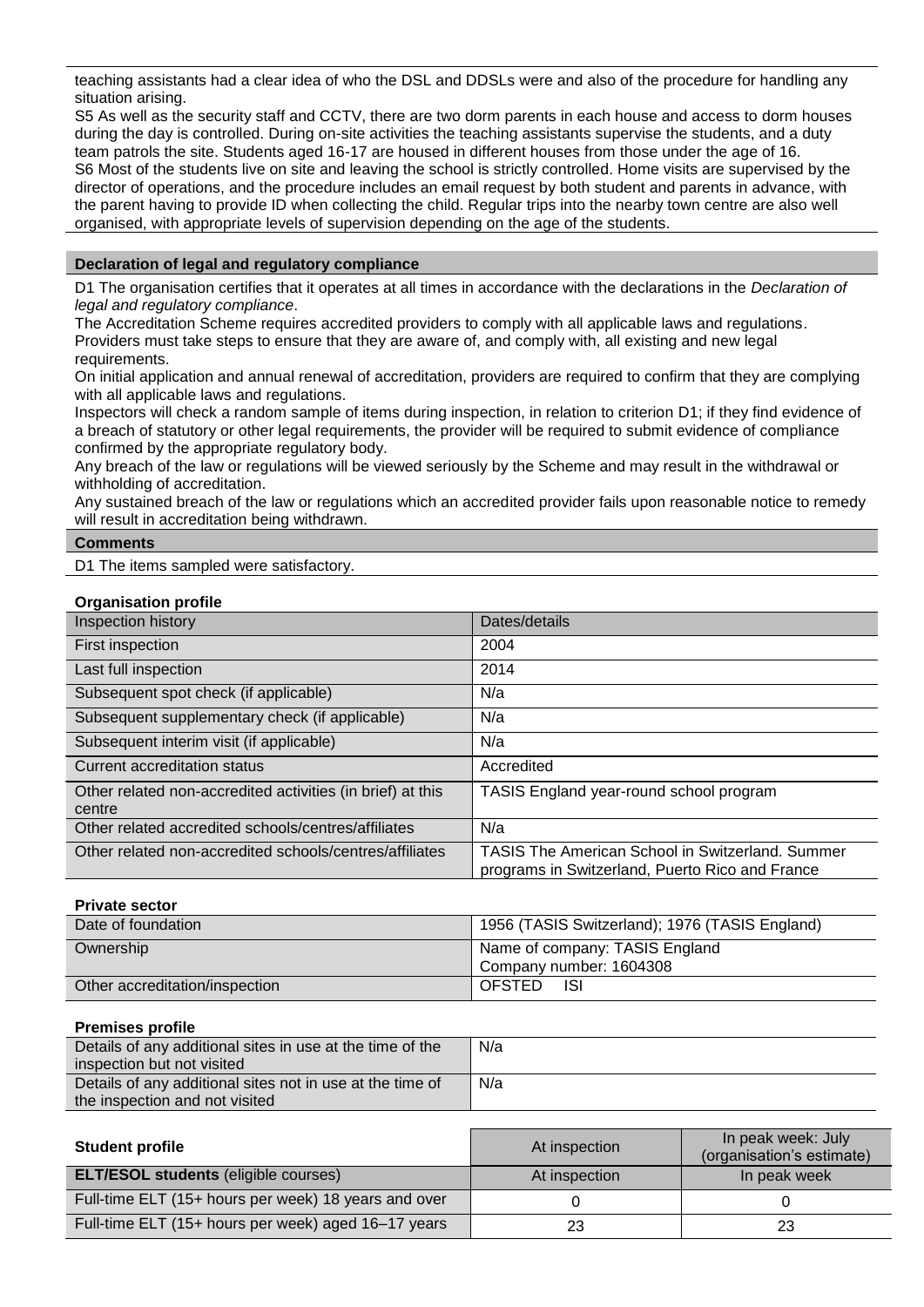| Full-time ELT (15+ hours per week) aged under 16   | 77                        | 77                        |
|----------------------------------------------------|---------------------------|---------------------------|
| Part-time ELT aged 18 years and over               | 0                         | 0                         |
| Part-time ELT aged 16-17 years                     | 0                         | 0                         |
| Part-time ELT aged under 16 years                  | 0                         | 0                         |
| <b>Overall total ELT/ESOL students shown above</b> | 100                       | 100                       |
| Junior programmes: advertised minimum age          | 10                        | 10                        |
| Junior programmes: advertised maximum age          | 17                        | 17                        |
| Junior programmes: predominant nationalities       | Italian, Turkish, Russian | Italian, Turkish, Russian |
| Adult programmes: advertised minimum age           | N/a                       | N/a                       |
| Adult programmes: typical age range                | N/a                       | N/a                       |
| Adult programmes: typical length of stay           | N/a                       | N/a                       |
| Adult programmes: predominant nationalities        | N/a                       | N/a                       |

| <b>Staff profile</b>                                                                            | At inspection | In peak week<br>(organisation's estimate) |
|-------------------------------------------------------------------------------------------------|---------------|-------------------------------------------|
| Total number of teachers on eligible ELT courses                                                |               |                                           |
| Number teaching ELT 20 hours and over a week                                                    |               |                                           |
| Number teaching ELT under 19 hours a week                                                       | 9             |                                           |
| Number of academic managers for eligible ELT courses                                            |               |                                           |
| Number of management (non-academic) and<br>administrative staff working on eligible ELT courses |               |                                           |
| Total number of support staff                                                                   | 55            |                                           |

# **Academic manager qualifications profile**

| Profile at inspection                                                            |                    |
|----------------------------------------------------------------------------------|--------------------|
| Professional qualifications                                                      | Number of academic |
|                                                                                  | managers           |
| <b>TEFLQ</b> qualification                                                       |                    |
| Academic managers without TEFLQ qualification or three years relevant experience |                    |
| Total                                                                            |                    |
| Comments                                                                         |                    |
| None.                                                                            |                    |

# **Teacher qualifications profile**

| Profile in week of inspection                        |                    |
|------------------------------------------------------|--------------------|
| Professional qualifications                          | Number of teachers |
| <b>TEFLQ</b> qualification                           |                    |
| <b>TEFLI</b> qualification                           |                    |
| Holding specialist qualifications only (specify)     |                    |
| Qualified teacher status only (QTS)                  |                    |
| Teachers without appropriate ELT/TESOL qualification |                    |
| Total                                                | 9                  |
| <b>Comments</b>                                      |                    |
| None.                                                |                    |

# **Accommodation profile**

| Number of students in each at the time of inspection (all students on eligible courses) |               |           |
|-----------------------------------------------------------------------------------------|---------------|-----------|
| Types of accommodation                                                                  | <b>Adults</b> | Under 18s |
| Arranged by provider/agency                                                             |               |           |
| Homestay                                                                                | N/a           |           |
| Private home                                                                            | N/a           |           |